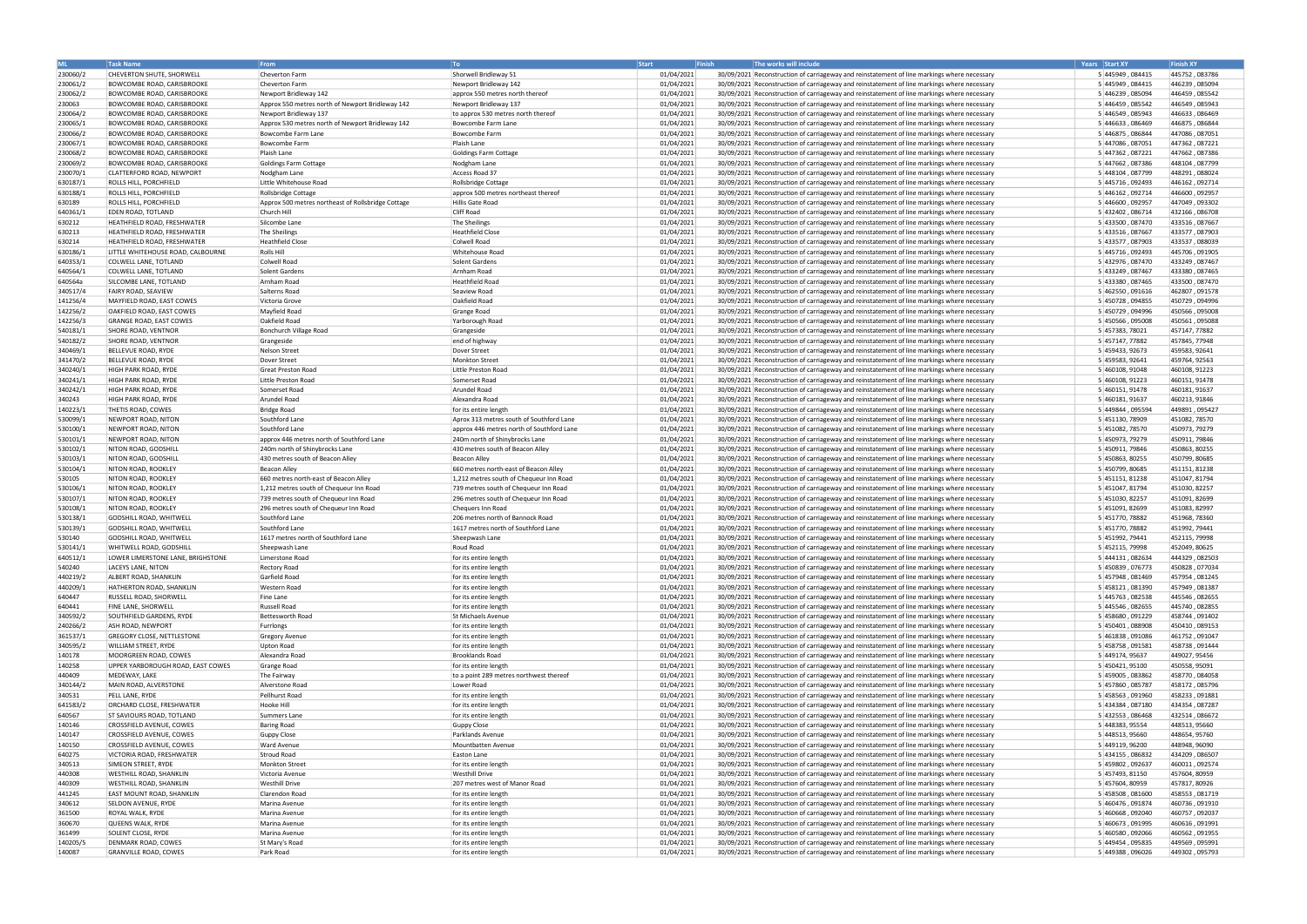|          | <b>Task Name</b>                       | <b>From</b>                            | To                                     | Start .    | The works will include<br><b>Finish</b>                                                     | Years Start XY   | <b>Finish XY</b> |
|----------|----------------------------------------|----------------------------------------|----------------------------------------|------------|---------------------------------------------------------------------------------------------|------------------|------------------|
| 340598/1 | <b>PONDWELL CLOSE, NETTLESTONE</b>     | <b>Bullen Road</b>                     | for its entire length                  | 01/04/2021 | 30/09/2021 Reconstruction of carriageway and reinstatement of line markings where necessary | 5 461539, 091236 | 461756, 091149   |
| 240151/2 | LINDEN ROAD, NEWPORT                   | Elm Grove                              | Winston Road                           | 01/04/2021 | 30/09/2021 Reconstruction of carriageway and reinstatement of line markings where necessary | 5 449626, 88389  | 449395, 88336    |
| 240152/1 | LINDEN ROAD, NEWPORT                   | <b>Winston Road</b>                    | Castle Road                            | 01/04/2021 | 30/09/2021 Reconstruction of carriageway and reinstatement of line markings where necessary | 5 449395, 88336  | 449143, 88388    |
| 260321/1 | <b>WINCHESTER CLOSE, NEWPORT</b>       | Linden Road                            | for its entire length                  | 01/04/2021 | 30/09/2021 Reconstruction of carriageway and reinstatement of line markings where necessary | 5 449158, 088377 | 449278,088432    |
| 340462   | <b>WOOD STREET, RYDE</b>               | Barfield                               | for its entire length                  | 01/04/2021 | 30/09/2021 Reconstruction of carriageway and reinstatement of line markings where necessary | 5 459401, 092475 | 459741.092414    |
| 440311   | <b>WHEELER WAY, SHANKLIN</b>           | Green Lane                             | 117 metres south-west of Green Lane    | 01/04/2021 | 30/09/2021 Reconstruction of carriageway and reinstatement of line markings where necessary | 5 458550, 82733  | 458526, 82622    |
| 441311   | <b>WHEELER WAY, SHANKLIN</b>           | Green Lane                             | 79 metres south-east of Green Lane     | 01/04/2021 | 30/09/2021 Reconstruction of carriageway and reinstatement of line markings where necessary | 5 458471, 82678  | 458524, 82618    |
| 640322   | MADEIRA ROAD, TOTLAND                  | Cliff Road                             | Esplanade                              | 01/04/2021 | 30/09/2021 Reconstruction of carriageway and reinstatement of line markings where necessary | 5 432349, 087000 | 432291,087112    |
| 640351   | COLWELL CHINE ROAD, TOTLAND            | <b>Colwell Road</b>                    | Coles Close                            | 01/04/2021 | 30/09/2021 Reconstruction of carriageway and reinstatement of line markings where necessary | 5 433055, 87600  | 432845, 87704    |
| 640352   | COLWELL CHINE ROAD, TOTLAND            | <b>Coles Close</b>                     | end of highway                         | 01/04/2021 | 30/09/2021 Reconstruction of carriageway and reinstatement of line markings where necessary | 5 432845, 87704  | 432716, 78768    |
| 430089/3 | <b>QUEENS ROAD, SHANKLIN</b>           | Palmerston Road                        | Chine Avenue                           | 01/04/2021 | 30/09/2021 Reconstruction of carriageway and reinstatement of line markings where necessary | 5 458408, 081435 | 458445.081173    |
| 330306/5 | LOWER GREEN ROAD, ST HELENS            | Upper Green Road                       | for its entire length                  | 01/04/2021 | 30/09/2021 Reconstruction of carriageway and reinstatement of line markings where necessary | 5 463052, 089162 | 462875, 088985   |
| 340463   | <b>BELVEDERE STREET, RYDE</b>          | Park Road                              | for its entire length                  | 01/04/2021 | 30/09/2021 Reconstruction of carriageway and reinstatement of line markings where necessary | 5 459438, 092277 | 459483.092554    |
| 340648   | <b>STATION STREET, RYDE</b>            | <b>Green Street</b>                    | for its entire length                  | 01/04/2021 | 30/09/2021 Reconstruction of carriageway and reinstatement of line markings where necessary | 5 459085, 092197 | 459104, 092305   |
| 340624/1 | <b>SURREY STREET, RYDE</b>             | St Johns Road                          | for its entire length                  | 01/04/2021 | 30/09/2021 Reconstruction of carriageway and reinstatement of line markings where necessary | 5 459404, 092097 | 459363,091890    |
| 440371   | <b>ST JOHNS CRESCENT, SANDOWN</b>      | <b>Carter Street</b>                   | for its entire length                  | 01/04/2021 | 30/09/2021 Reconstruction of carriageway and reinstatement of line markings where necessary | 5 459930, 084621 | 460101,084838    |
| 440375/1 | <b>STATION LANE, SANDOWN</b>           | Broadway                               | for its entire length                  | 01/04/2021 | 30/09/2021 Reconstruction of carriageway and reinstatement of line markings where necessary | 5 459605, 084426 | 459460, 084482   |
| 440362/1 | <b>PARSONAGE ROAD, SANDOWN</b>         | Broadway                               | for its entire length                  | 01/04/2021 | 30/09/2021 Reconstruction of carriageway and reinstatement of line markings where necessary | 5 459936, 085001 | 459787,084947    |
| 140209   | YORK STREET, COWES                     | Mill Hill Road                         | for its entire length                  | 01/04/2021 | 30/09/2021 Reconstruction of carriageway and reinstatement of line markings where necessary | 5 449749, 095774 | 449802,095587    |
| 140031   | ARCTIC ROAD, COWES                     | Newport Road                           | Bridge Road                            | 01/04/2021 | 30/09/2021 Reconstruction of carriageway and reinstatement of line markings where necessary | 5 449629, 095579 | 449681,095559    |
| 140031/1 | <b>BRIDGE ROAD, COWES</b>              | <b>Bridge Road</b>                     | Thetis Road                            | 01/04/2021 | 30/09/2021 Reconstruction of carriageway and reinstatement of line markings where necessary | 5 449681, 095559 | 449844, 095594   |
| 340294   | DENNETT ROAD, BEMBRIDGE                | <b>High Street</b>                     | for its entire length                  | 01/04/2021 | 30/09/2021 Reconstruction of carriageway and reinstatement of line markings where necessary | 5 464383, 088164 | 464493,088043    |
| 140187   | BELLEVUE ROAD, COWES                   | Mill Hill Road                         | Newport Road                           | 01/04/2021 | 30/09/2021 Reconstruction of carriageway and reinstatement of line markings where necessary | 5 449350, 095397 | 449629,095509    |
| 140135   | MORNINGTON ROAD, COWES                 | Queens Road                            | for its entire length                  | 01/04/2021 | 30/09/2021 Reconstruction of carriageway and reinstatement of line markings where necessary | 5 448883, 096600 | 448879,096500    |
| 140135/1 | <b>CLIFF ROAD, COWES</b>               | Mornington Road                        | for its entire length                  | 01/04/2021 | 30/09/2021 Reconstruction of carriageway and reinstatement of line markings where necessary | 5 448879, 096500 | 448702,096472    |
| 340270   | <b>FORELANDS FIELD ROAD, BEMBRIDGE</b> | Howgate Road                           | for its entire length                  | 01/04/2021 | 30/09/2021 Reconstruction of carriageway and reinstatement of line markings where necessary | 5 465339, 087556 | 465496, 087330   |
| 340550/1 | <b>RYDE ROAD, SEAVIEW</b>              | Steyne Road                            | for its entire length                  | 01/04/2021 | 30/09/2021 Reconstruction of carriageway and reinstatement of line markings where necessary | 5 462756, 091497 | 462566,091540    |
| 340511/1 | DANIEL STREET, RYDE                    | St Johns Road                          | for its entire length                  | 01/04/2021 | 30/09/2021 Reconstruction of carriageway and reinstatement of line markings where necessary | 5 459557, 092046 | 459635,092218    |
| 240320/4 | MELBOURNE STREET, NEWPORT              | <b>Trafalgar Road</b>                  | for its entire length                  | 01/04/2021 | 30/09/2021 Reconstruction of carriageway and reinstatement of line markings where necessary | 5 449344, 088680 | 449285,088487    |
| 261320   | <b>CLARENDON PLACE, NEWPORT</b>        | Melbourne Street                       | for its entire length                  | 01/04/2021 | 30/09/2021 Reconstruction of carriageway and reinstatement of line markings where necessary | 5 449285, 088487 | 449235,088524    |
| 340609   | SALTERS ROAD, RYDE                     | <b>Upton Road</b>                      | for its entire length                  | 01/04/2021 | 30/09/2021 Reconstruction of carriageway and reinstatement of line markings where necessary | 5 458318, 091176 | 457988,091216    |
| 340614/1 | <b>SPENCER ROAD, RYDE</b>              | Augusta Road                           | Beech Grove                            | 01/04/2021 | 30/09/2021 Reconstruction of carriageway and reinstatement of line markings where necessary | 5 458689, 92693  | 458448, 92583    |
| 340615/1 | <b>SPENCER ROAD, RYDE</b>              | Augusta Road                           | <b>West Street</b>                     | 01/04/2021 | 30/09/2021 Reconstruction of carriageway and reinstatement of line markings where necessary | 5 458689, 92693  | 458942, 92710    |
| 540178/1 | YARBOROUGH ROAD, WROXALL               | Castle Road                            | for its entire length                  | 01/04/2021 | 30/09/2021 Reconstruction of carriageway and reinstatement of line markings where necessary | 5 455178, 080003 | 455105,080255    |
| 540238   | <b>STENBURY VIEW, WROXALL</b>          | Manor Road                             | 203 metres south-west of Manor Road    | 01/04/2021 | 30/09/2021 Reconstruction of carriageway and reinstatement of line markings where necessary | 5 455163, 79581  | 455089, 79451    |
| 530055/3 | ALPINE ROAD / ZIG ZAG ROAD, VENTNOR    | Belgrave Road                          | 87 metres north-west of The Grove      | 01/04/2021 | 30/09/2021 Reconstruction of carriageway and reinstatement of line markings where necessary | 5 455832, 77419  | 456122, 77538    |
| 530056   | ALPINE ROAD / CHURCH STREET, VENTNOR   | 87 metres north-west of The Grove      | Pier Street                            | 01/04/2021 | 30/09/2021 Reconstruction of carriageway and reinstatement of line markings where necessary | 5 456122, 77538  | 456303, 77548    |
| 530125/4 | <b>ZIG ZAG ROAD, VENTNOR</b>           | Alpine Road                            | Castle Road                            | 01/04/2021 | 30/09/2021 Reconstruction of carriageway and reinstatement of line markings where necessary | 5 455937, 77527  | 455852, 77542    |
| 540124/2 | <b>ZIG ZAG ROAD, VENTNOR</b>           | Castle Road                            | Ocean View Road                        | 01/04/2021 | 30/09/2021 Reconstruction of carriageway and reinstatement of line markings where necessary | 5 455852, 77542  | 455839, 77667    |
| 530125/6 | CASTLE ROAD, VENTNOR                   | Gills Cliff Road                       | Zig Zag Road                           | 01/04/2021 | 30/09/2021 Reconstruction of carriageway and reinstatement of line markings where necessary | 5 455743, 77503  | 455460, 77239    |
| 540311/2 | STEEPHILL COURT ROAD, VENTNOR          | Pelham Road                            | Undercliff Drive                       | 01/04/2021 | 30/09/2021 Reconstruction of carriageway and reinstatement of line markings where necessary | 5 454537, 76951  | 454645, 77096    |
| 440389/1 | CHERRY SIDE, LAKE                      | West Avenue                            | for its entire length                  | 01/04/2021 | 30/09/2021 Reconstruction of carriageway and reinstatement of line markings where necessary | 5 458521, 083297 | 458504,083192    |
| 440389/2 | <b>WEST AVENUE, LAKE</b>               | Lamorby Road                           | for its entire length                  | 01/04/2021 | 30/09/2021 Reconstruction of carriageway and reinstatement of line markings where necessary | 5 458521, 083297 | 458632,083319    |
| 440391/2 | CLIFF WAY, LAKE (INC SPUR ROAD)        | Araluen Way                            | Ranalagh Road                          | 01/04/2021 | 30/09/2021 Reconstruction of carriageway and reinstatement of line markings where necessary | 5 459104, 083429 | 459222,083481    |
| 440359   | NUNWELL STREET, SANDOWN                | <b>Melville Street</b>                 | for its entire length                  | 01/04/2021 | 30/09/2021 Reconstruction of carriageway and reinstatement of line markings where necessary | 5 459409, 084163 | 459336,084440    |
| 460294   | <b>SCOTCHELLS CLOSE, SHANKLIN</b>      | <b>Whitecross Lane</b>                 | for its entire length                  | 01/04/2021 | 30/09/2021 Reconstruction of carriageway and reinstatement of line markings where necessary | 5 458073, 082740 | 458123,082717    |
| 340551/1 | <b>PARK ROAD, RYDE</b>                 | <b>Monkton Street</b>                  | <b>Westhill Road</b>                   | 01/04/2021 | 30/09/2021 Reconstruction of carriageway and reinstatement of line markings where necessary | 5 459701, 092201 | 460048,092129    |
| 340606/1 | <b>RINK ROAD, RYDE</b>                 | <b>Monkton Street</b>                  | <b>Westhill Road</b>                   | 01/04/2021 | 30/09/2021 Reconstruction of carriageway and reinstatement of line markings where necessary | 5 459725, 092319 | 460043,092272    |
| 330379/5 | SPRINGVALE ROAD, SEAVIEW               | Puckpool Hill                          | for its entire length                  | 01/04/2021 | 30/09/2021 Reconstruction of carriageway and reinstatement of line markings where necessary | 5 461679, 092099 | 462058,091918    |
| 330505/2 | <b>ESPLANADE, SEAVIEW</b>              | <b>High Street</b>                     | for its entire length                  | 01/04/2021 | 30/09/2021 Reconstruction of carriageway and reinstatement of line markings where necessary | 5 462968, 091641 | 462849,091693    |
| 540273/3 | SOUTHGROVE ROAD, VENTNOR               | Grove Road                             | for its entire length                  | 01/04/2021 | 30/09/2021 Reconstruction of carriageway and reinstatement of line markings where necessary | 5 456125, 77796  | 456277, 77674    |
| 640525/1 | <b>WESTON LANE, TOTLAND</b>            | Alum Bay Old Road                      | <b>Weston Manor Drive</b>              | 01/04/2021 | 30/09/2021 Reconstruction of carriageway and reinstatement of line markings where necessary | 5 432389, 85922  | 432414, 86170    |
| 340619/1 | <b>WEST HILL ROAD, RYDE</b>            | East Hill Road                         | St Johns Avenue                        | 01/04/2021 | 30/09/2021 Reconstruction of carriageway and reinstatement of line markings where necessary | 5 460207, 91924  | 459987, 91938    |
| 340620/1 | <b>WEST HILL ROAD, RYDE</b>            | St Johns Avenue                        | Park Road                              | 01/04/2021 | 30/09/2021 Reconstruction of carriageway and reinstatement of line markings where necessary | 5 459987, 91938  | 460044, 92130    |
| 340621/1 | <b>WEST HILL ROAD, RYDE</b>            | Park Road                              | East Hill Road                         | 01/04/2021 | 30/09/2021 Reconstruction of carriageway and reinstatement of line markings where necessary | 5 460044, 92130  | 460073, 92488    |
| 340561/1 | UPPER HIGHLAND ROAD, RYDE              | St Johns Hill                          | for its entire length                  | 01/04/2021 | 30/09/2021 Reconstruction of carriageway and reinstatement of line markings where necessary | 5 459970, 091808 | 459870,091629    |
| 140141   | CHURCH ROAD, COWES                     | <b>Union Road</b>                      | for its entire length                  | 01/04/2021 | 30/09/2021 Reconstruction of carriageway and reinstatement of line markings where necessary | 5 449398, 96091  | 449489, 96267    |
| 540193/2 | CHURCH HILL, GODSHILL                  | School Road                            | Church Hollow                          | 01/04/2021 | 30/09/2021 Reconstruction of carriageway and reinstatement of line markings where necessary | 5 452653, 81939  | 452671, 81766    |
| 640450   | VICTORIA ROAD, YARMOUTH                | Tennyson Road                          | for its entire length                  | 01/04/2021 | 30/09/2021 Reconstruction of carriageway and reinstatement of line markings where necessary | 5 435592, 089582 | 435757,089364    |
| 630204   | MOONS HILL, TOTLAND                    | 82 metres south-west of Middleton      | 453 metres south-west of Middleton     | 01/04/2021 | 30/09/2021 Reconstruction of carriageway and reinstatement of line markings where necessary | 5 433339, 86312  | 433110, 86058    |
| 630208   | GATE LANE, FRESHWATER                  | Victoria Road                          | The Square                             | 01/04/2021 | 30/09/2021 Reconstruction of carriageway and reinstatement of line markings where necessary | 5 434140, 86138  | 434368, 85980    |
| 630209   | <b>GATE LANE, FRESHWATER</b>           | The Square                             | Bay Road                               | 01/04/2021 | 30/09/2021 Reconstruction of carriageway and reinstatement of line markings where necessary | 5 434368, 85980  | 434484, 85861    |
| 630210   | GATE LANE, FRESHWATER                  | Bay Road                               | Afton Road                             | 01/04/2021 | 30/09/2021 Reconstruction of carriageway and reinstatement of line markings where necessary | 5 434484, 85861  | 434711, 85768    |
| 530060/2 | <b>TRINITY ROAD, VENTNOR</b>           | St Boniface Road                       | Madeira Road                           | 01/04/2021 | 30/09/2021 Reconstruction of carriageway and reinstatement of line markings where necessary | 5 456953, 77946  | 456807, 77762    |
| 330102/4 | SEAVIEW LANE, NETTLESTONE              | Nettlestone Hill, (side road)          | Rowantree Drive                        | 01/04/2021 | 30/09/2021 Reconstruction of carriageway and reinstatement of line markings where necessary | 5 462432, 90797  | 462465, 90951    |
| 340311/3 | <b>QUAY LANE, BRADING</b>              | <b>High Street</b>                     | <b>Cliff Close</b>                     | 01/04/2021 | 30/09/2021 Reconstruction of carriageway and reinstatement of line markings where necessary | 5 460634, 87294  | 460842, 87301    |
| 340312/2 | QUAY LANE, BRADING                     | <b>Cliff Close</b>                     | 348 metres east of Cliff Close         | 01/04/2021 | 30/09/2021 Reconstruction of carriageway and reinstatement of line markings where necessary | 5 460842, 87301  | 461164, 87275    |
| 110019/3 | YORK AVENUE, EAST COWES                | Crossways Road                         | Victoria Grove                         | 01/04/2021 | 30/09/2021 Reconstruction of carriageway and reinstatement of line markings where necessary | 5 451183, 94588  | 451059, 94809    |
| 110022/2 | YORK AVENUE, EAST COWES                | Moon Close                             | 46 metres north-east of Connaught Road | 01/04/2021 | 30/09/2021 Reconstruction of carriageway and reinstatement of line markings where necessary | 5 450893, 95234  | 450714, 95318    |
| 110023/3 | YORK AVENUE, EAST COWES                | 46 metres north-east of Connaught Road | <b>Well Road</b>                       | 01/04/2021 | 30/09/2021 Reconstruction of carriageway and reinstatement of line markings where necessary | 5 450714, 95318  | 450413, 95508    |
| 630211   | HIGH STREET, FRESHWATER                | Avenue Road                            | Golden Ridge                           | 01/04/2021 | 30/09/2021 Reconstruction of carriageway and reinstatement of line markings where necessary | 5 433542, 87181  | 433501, 87433    |
| 630205/5 | <b>BEDBURY LANE, FRESHWATER</b>        | Middleton                              | Queens Road                            | 01/04/2021 | 30/09/2021 Reconstruction of carriageway and reinstatement of line markings where necessary | 5 433416, 86345  | 433522, 86368    |
| 240246/4 | CASTLE STREET, CARISBROOKE             | Carisbrooke High Street                | for its entire length                  | 01/04/2021 | 30/09/2021 Reconstruction of carriageway and reinstatement of line markings where necessary | 5 448581, 88216  | 448616, 88088    |
| 341558   | ST JAMES STREET, RYDE                  | Lind Street                            | for its entire length                  | 01/04/2021 | 30/09/2021 Reconstruction of carriageway and reinstatement of line markings where necessary | 5 459076, 92702  | 459101, 92607    |
| 140180   | <b>PRINCES STREET, COWES</b>           | Park Road                              | for its entire length                  | 01/04/2021 | 30/09/2021 Reconstruction of carriageway and reinstatement of line markings where necessary | 5 449116, 95753  | 449193, 95672    |
| 210018/6 | <b>PARKHURST ROAD, NEWPORT</b>         | Forest Road                            | 250 metres south of Clissold Road      | 01/04/2021 | 30/09/2021 Reconstruction of carriageway and reinstatement of line markings where necessary | 5 449402, 90179  | 449271, 90515    |
| 210019/6 | <b>PARKHURST ROAD, NEWPORT</b>         | 250 metres south of Clissold Road      | 474 metres south of Clissold Road      | 01/04/2021 | 30/09/2021 Reconstruction of carriageway and reinstatement of line markings where necessary | 5 449271, 90515  | 449359, 90274    |
| 210021/4 | <b>PARKHURST ROAD, NEWPORT</b>         | Clissold Road                          | 244 metres south of Clissold Road      | 01/04/2021 | 30/09/2021 Reconstruction of carriageway and reinstatement of line markings where necessary | 5 449193, 90721  | 449284, 90483    |
| 210041   | <b>FOREST ROAD, NEWPORT</b>            | Access Road 53                         | Little Kitbridge Access Road           | 01/04/2021 | 30/09/2021 Reconstruction of carriageway and reinstatement of line markings where necessary | 5 448174, 89828  | 448443, 89884    |
| 210042   | <b>FOREST ROAD, NEWPORT</b>            | Little Kitbridge Access Road           | Kitbridge Farm Access Road             | 01/04/2021 | 30/09/2021 Reconstruction of carriageway and reinstatement of line markings where necessary | 5 448443, 89884  | 448663, 89933    |